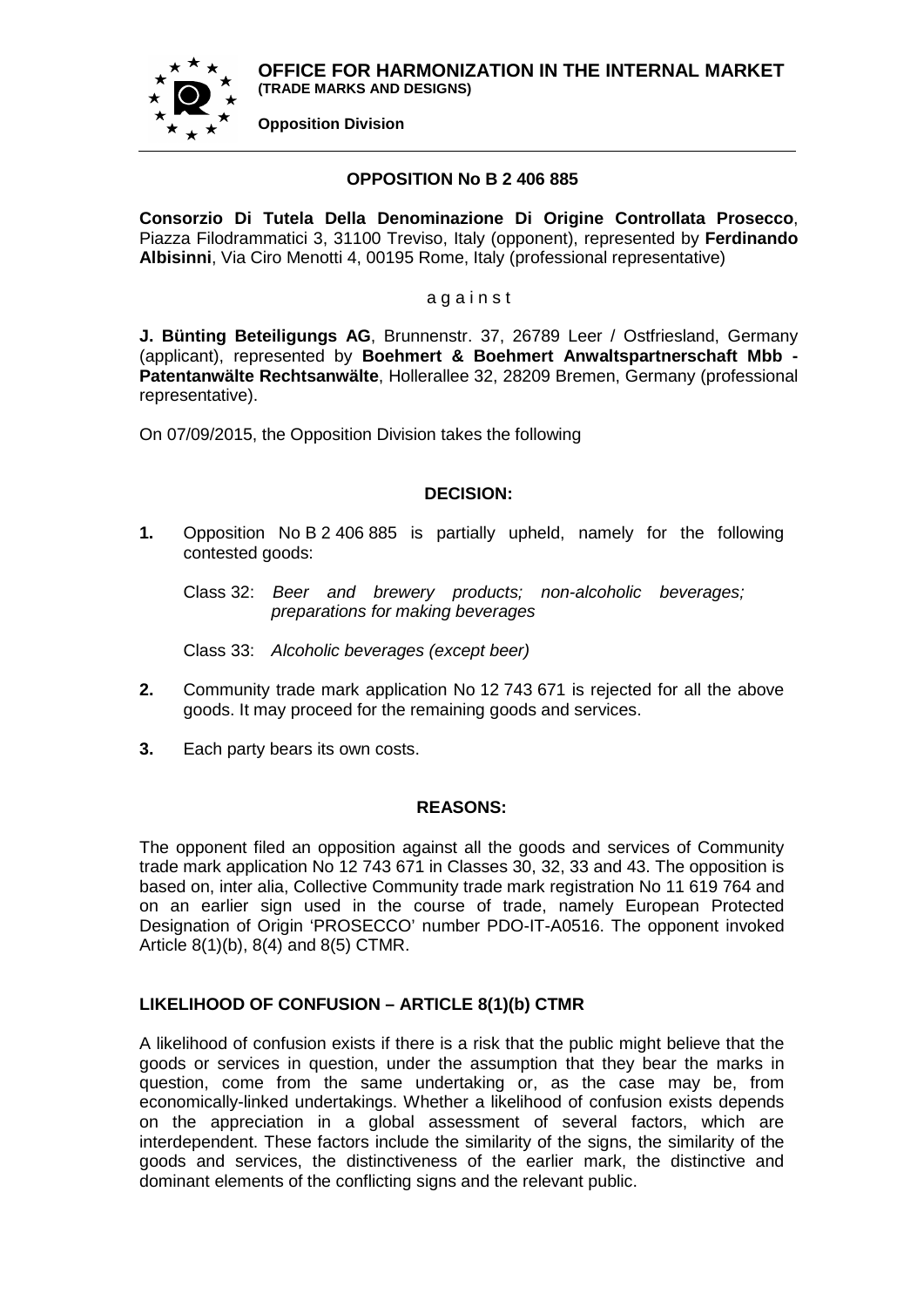The opposition is based on more than one earlier right. For reasons of procedural economy, the Opposition Division will first examine the opposition in relation to earlier Collective Community trade mark No 11 619 764.

# **a) The goods and services**

The goods and services on which the opposition is based are the following:

Class 3: *Perfumery; Ethereal oils; Cosmetics; Hair lotions.*

Class 14: *Costume jewellery and jewellery; Cuff links, tie clips and pins; Medallions, Ornamental novelty badges, Buckles, Buttons, studs, Key rings, Coasters, Paper weights, All of the aforesaid goods made of precious or semi-precious metals, or coated therewith; Watches, pocket watches and clocks.*

Class 16: *Stationery, Printed matter, Pictures, Photographs, Posters, Newspapers, Reviews, Comic booklets, Printed publications, Handbooks [manuals], Catalogues, Calendars, diaries; Stickers, transfers; Books, Periodical, Booklets, Pamphlets.*

Class 18: *Leather and imitations of leather, and goods made of these materials and not included in other classes; Animal skins, hides; Trunks and travelling bags; Umbrellas and parasols; Walking sticks; Whips, harness and saddlery; Luggage and cases; Rucksacks and knapsacks; Handbags, Purses, Sling bags, Sportsbags, School bags, school satchels,, Writing set cases; Parasols and umbrellas; Wallets, book covers and key fobs, all of leather or imitation leather.*

Class 25: *Clothing, footwear, headgear.*

Class 33: *Wine, sparkling wine.*

Class 35: *Promotions which aims to raise awareness of Controlled Designation of Origin Prosecco produced by individuals in a production chain in accordance with the Rules of Production of Controlled Designation of Origin Prosecco and of this Controlled Designation of Origin, including attendance at trade fairs and organisation of publicity and promotional campaigns and by means of sponsorship agreements relating to commercial events; Development and support of commercial initiatives and events to promote Controlled Designation of Origin Prosecco and its image and reputation; Promotion of Prosecco and of Controlled Designation of Origin Prosecco by means of sponsorship agreements relating to informational, educational, cultural and sporting events.*

Class 41: *Organisation of trade fairs, Publishing services (including electronic publishing services), expositions, Seminars, Round tables, Cultural activities; Development and support of information, educational, cultural and sporting initiatives and events to promote Controlled Designation of Origin Prosecco and the related Controlled Designation of Origin and to promote its image and reputation.*

The contested goods and services are the following:

Class 30: *Prepared meals and savoury snacks, in particular snacks based on corn, cereals, flour and sesame, biscuits and crackers, dumplings, pancakes, pasta, rice and cereal foodstuffs, pastes and farinaceous foods, sandwiches and pizzas, spring rolls and seaweed rolls, steamed buns, tortilla foodstuffs; Cooking salt, Spices,*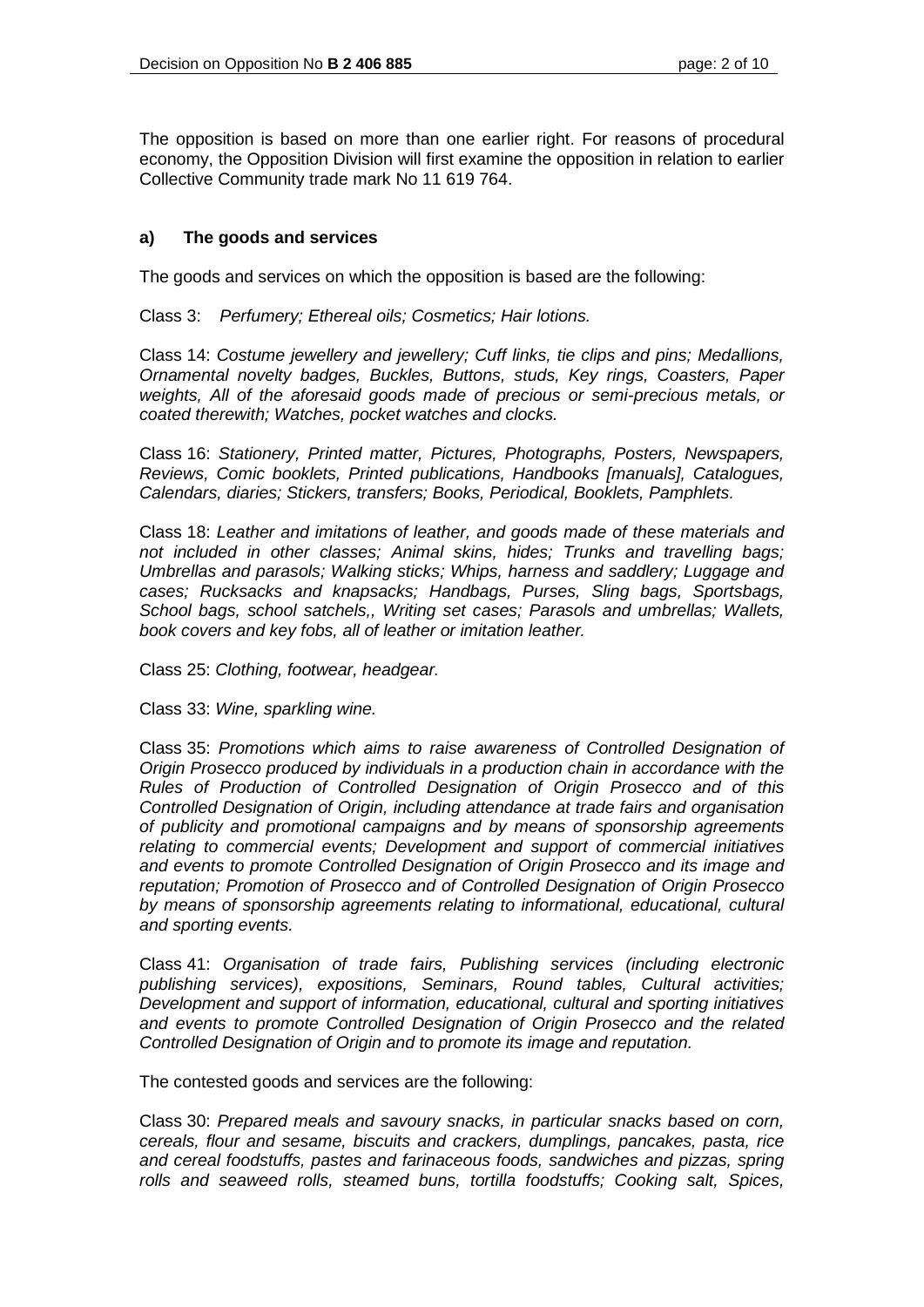*Spices; Flavouring for beverages; Baked goods, confectionery, chocolate and desserts; Sugars, natural sweeteners, sweet coatings and fillings, bee products; Ice, ice creams, frozen yogurts and sorbets; Coffee, teas and cocoa and substitutes therefor; Processed grains, starches, and goods made thereof, baking preparations and yeasts.*

Class 32: *Beer and brewery products; Non-alcoholic beverages; Preparations for making beverages.*

Class 33: *Preparations for making alcoholic beverages; Alcoholic beverages (except beer).*

Class 43: *Temporary accommodation; Animal boarding; Rental of furniture, linens and table settings; Provision of food and drink; Consultancy and information in relation to the aforesaid services, included in this class.*

An interpretation of the wording of the list of goods and services is required to determine the scope of protection of these goods and services.

The terms 'in particular' and 'including', used in the applicant's and the opponent's list of goods and services, indicates that the specific goods and services are only examples of items included in the category and that protection is not restricted to them. In other words, it introduces a non-exhaustive list of examples (on the use of 'in particular' see a reference in judgment of 09/04/2003, T 224/01, 'Nu Tride').

The relevant factors relating to the comparison of the goods or services include, inter alia, the nature and purpose of the goods or services, the distribution channels, the sales outlets, the producers, the method of use and whether they are in competition with each other or complementary to each other.

#### **Contested goods in Class 30**

The contested goods *prepared meals and savoury snacks, in particular snacks based on corn, cereals, flour and sesame, biscuits and crackers, dumplings, pancakes, pasta, rice and cereal foodstuffs, pastes and farinaceous foods, sandwiches and pizzas, spring rolls and seaweed rolls, steamed buns, tortilla foodstuffs; cooking salt, spices; flavouring for beverages; baked goods, confectionery, chocolate and desserts; sugars, natural sweeteners, sweet coatings and fillings, bee products; ice, ice creams, frozen yogurts and sorbets; coffee, teas and cocoa and substitutes therefor; processed grains, starches, and goods made thereof, baking preparations and yeasts* are dissimilar to all the opponent's goods and services in Classes 3, 14, 16, 18, 25, 33, 35 and 41. The contested goods are produced by different manufacturers, have different purpose, nature and are not in competition with each other. Therefore they are dissimilar.

#### **Contested goods in Class 32**

The contested *beer and brewery products* are similar to the earlier *wine, sparkling wine.* Although their production processes are different, these goods all belong to the same category of alcoholic drinks (nature) intended for the general public. They can be served in restaurants and in bars and are on sale in supermarkets and grocery stores. These drinks can be found in the same area of supermarkets, even if among them some distinction according to their respective subcategory, for example, can also be made. Furthermore, these goods may originate from the same undertakings.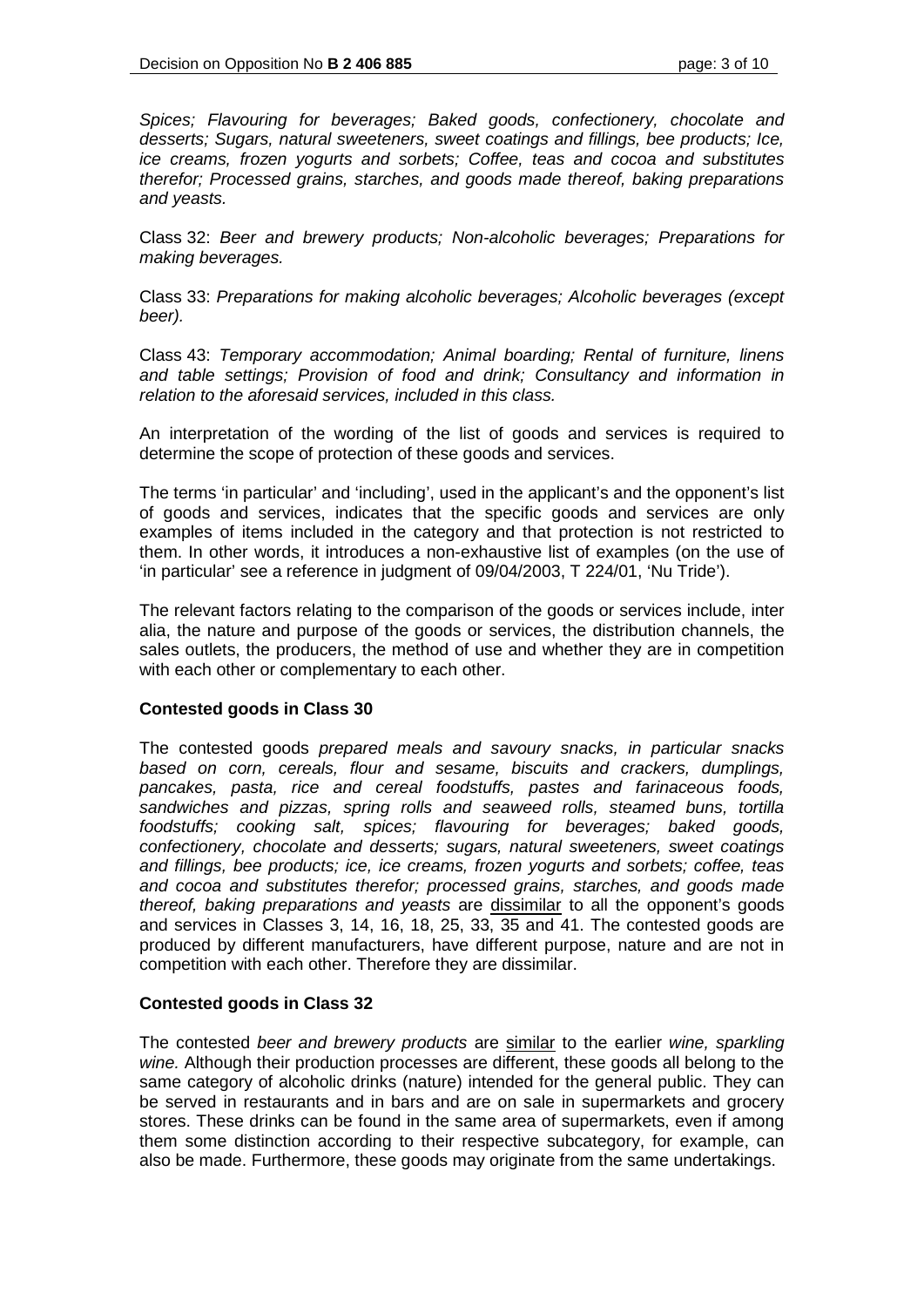The contested *non-alcoholic beverages; preparations for making beverages* are similar to low degree to *wine.* Wine is an alcoholic beverage. Wines are sold side by side both in shops, bars and on drinks menus etc. These goods are directed at the same public and they may be in competition. It must be concluded that these goods are similar to a low degree, as they can coincide in end user, distribution channels and method of use.

# **Contested goods in Class 33**

The contested *alcoholic beverages (except beer)* include, as a broader category, the opponent's *wine.* It is impossible for the Opposition Division to filter these goods from the abovementioned category. Since the Opposition Division cannot dissect *ex officio* the broad category of the applicant's goods, they are considered identical to the opponent's goods.

The contested goods *preparations for making alcoholic beverages* are dissimilar to the opponent's *wine, sparkling wine.* While it is true that these goods may be consumed in the same places and on the same occasions and may satisfy the same need (and only after mixing it), for example, enjoyment of a drink as an aperitif, the fact remains that they do not belong to the same family of alcoholic beverages and that the consumer perceives them as two distinct products. The goods are not normally displayed in the same shelves in the areas of supermarkets and other outlets selling drinks. They are also dissimilar to all the other opponent's goods and services in Classes 3, 14, 16, 18, 25, 35 and 41. The contested goods are produced by different manufacturers, have different purpose, nature and are not in competition with each other

### **Contested goods in Class 43**

The contested services *temporary accommodation; animal boarding; rental of furniture, linens and table settings; provision of food and drink; consultancy and information in relation to the aforesaid services, included in this class* are dissimilar to all the opponent's goods and services in Classes 3, 14, 16, 18, 25, 33, 35 and 41. The contested services are produced by different manufacturers, have different purpose, nature and are not in competition with each other. Therefore they are dissimilar.

### **b) The signs**



The relevant territory is the European Union. For reasons of procedural economy the Opposition Division will focus on the part of the relevant public who does not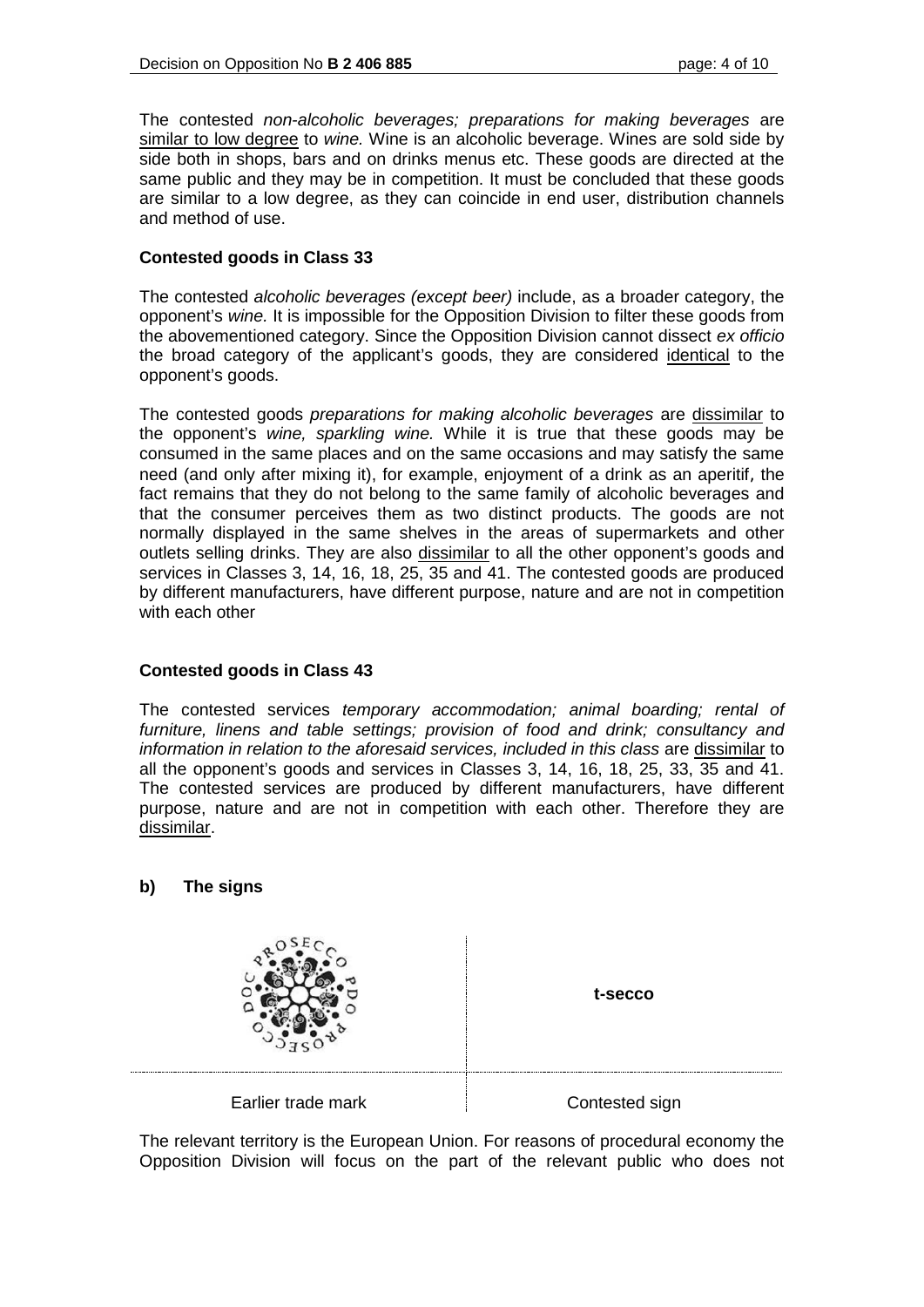understand any meaning of the marks, for example the Polish and Lithuanianspeaking part of the relevant public.

**Visually**, the signs are similar to the extent that they coincide in the letters 'SECCO'. However, they differ in the letters 'DOC PRO-\* PDO' and the display of the letters 'DOC PROSECCO PDO' forming a circular shape made of nine wine glasses with decorated line elements and some circles placed above such glasses of the earlier mark and the letter 't' followed by an hyphen of the contested mark.

**Aurally**, irrespective of the different pronunciation rules in different parts of the relevant territory the pronunciation of the signs coincides in the syllables 'SE-CCO' present identically in both signs, and to that extent the signs are aurally similar. The pronunciation differs in the syllables 'DOC-PRO-\* -PDO' of the earlier sign and the letter 't' of the contested sign which have no counterpart in the marks.

**Conceptually**, neither of the signs has a meaning for the public in the relevant territory. Since a conceptual comparison is not possible, the conceptual aspect does not influence the assessment of the similarity of the signs.

Taking into account the abovementioned visual and aural coincidences, the signs under comparison are similar.

### **c) Distinctive and dominant elements of the signs**

In determining the existence of likelihood of confusion, the comparison of the conflicting signs must be based on the overall impression given by the marks, bearing in mind, in particular, their distinctive and dominant components.

The earlier mark has no element that could be clearly considered more distinctive than other elements.

The earlier mark has no element which could be considered more dominant (visually eye catching) than other elements.

The contested mark has no elements which could be considered more distinctive or dominant (visually eye-catching) than other elements.

### **d) Distinctiveness of the earlier mark**

The distinctiveness of the earlier mark is one of the factors to be taken into account in the global assessment of likelihood of confusion.

The opponent claims enhanced distinctiveness of the mark. However, for reasons of procedural economy, the evidence filed by the opponent to prove this claim does not have to be assessed in the present case (see below in 'Global assessment').

Consequently, the assessment of the distinctiveness of the earlier mark will rest on its distinctiveness per se. In the present case, the earlier trade mark as a whole has no meaning for any of the goods and services in question from the perspective of the public in the relevant territory. Therefore, the distinctiveness of the earlier mark must be seen as normal.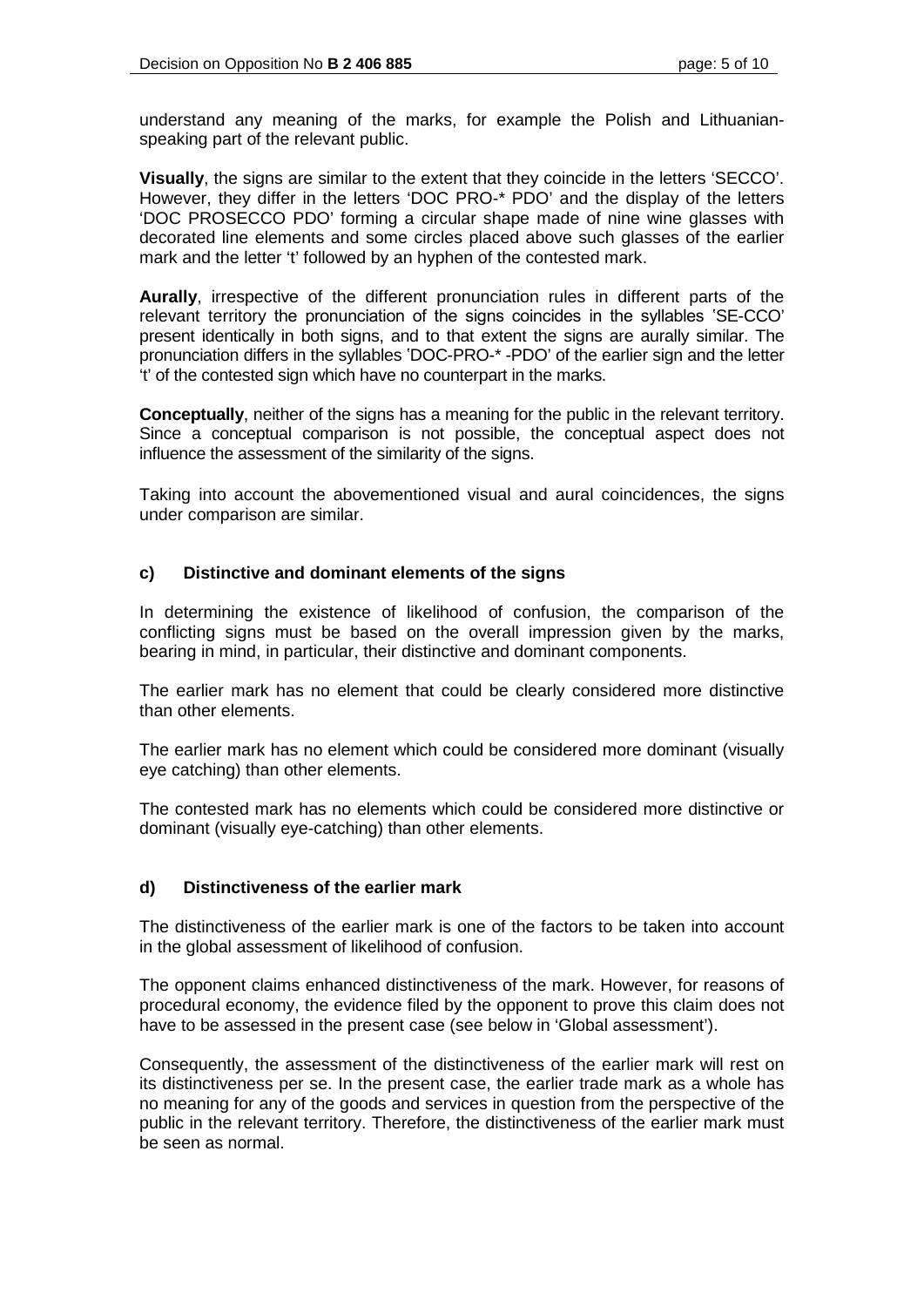#### **e) Relevant public – degree of attention**

The average consumer of the category of products concerned is deemed to be reasonably well informed and reasonably observant and circumspect. It should also be borne in mind that the average consumer's degree of attention is likely to vary according to the category of goods or services in question.

In the present case, the goods found to be identical, similar, or similar to a low degree are directed at the public at large. The degree of attention of the relevant public in relation to these goods will be average.

#### **f) Global assessment, other arguments and conclusion**

In the present case the contested goods and services have been found partly identical, partly similar, partly similar to a low degree and partly dissimilar to the goods and services of the earlier mark.

As stated above, the distinctiveness of the earlier mark has been considered as normal.

The signs in question are visually and aurally similar to the extent that they have the verbal element 'SECCO' in common. The earlier and the contested marks additionally consist of the letters and 'DOC PRO-\* PDO', the decorative elements and the letter and symbol 't-'.

The goods that have been found identical, similar or lowly similar are alcoholic beverages, beer and brewery products, non-alcoholic beverages and preparations for making beverages. Alcoholic beverages, beers, non-alcoholic beverages and preparations for making beverages are traditionally ordered orally (judgment of 23/11/2010, T-35/08, 'Artesa Napa Valley' para. 62; judgment of 13/07/2005, T-40/03, 'Julián Murúa Entrena' para. 56; and judgment of 12/03/2008, T-332/04, 'Coto d'Arcis' para. 38). Hence, it is appropriate in this case to attach particular importance to the phonetic similarity between the signs in the finding of likelihood of confusion between the marks below for wine despite their visual differences.

Since the relevant average consumer only rarely has the chance to make a direct comparison between the different signs and must rely on an imperfect recollection of them, if so the Lithuanian and Polish-speaking consumer that has an imperfect recollection of the earlier mark, could confuse it with the contested with mark 'tsecco' or imagining that it is a variation of the earlier mark, having therefore the same commercial origin being the goods identical similar and lowly similar.

Considering all of the above, the Opposition Division finds that there is a likelihood of confusion on the part of the Lithuanian- and Polish-speaking public and, therefore the opposition is partially well founded on the basis of the opponent's Community trade mark registration No 11 619 764.

It follows from the above that the contested trade mark must be rejected for the goods which have been found to be identical, similar and similar to a low degree to those covered by the earlier trade mark.

The rest of the contested goods and services are dissimilar. As similarity of goods and services is a necessary condition for the application of Article 8(1) CTMR, the opposition based on this article and directed at these services cannot be successful.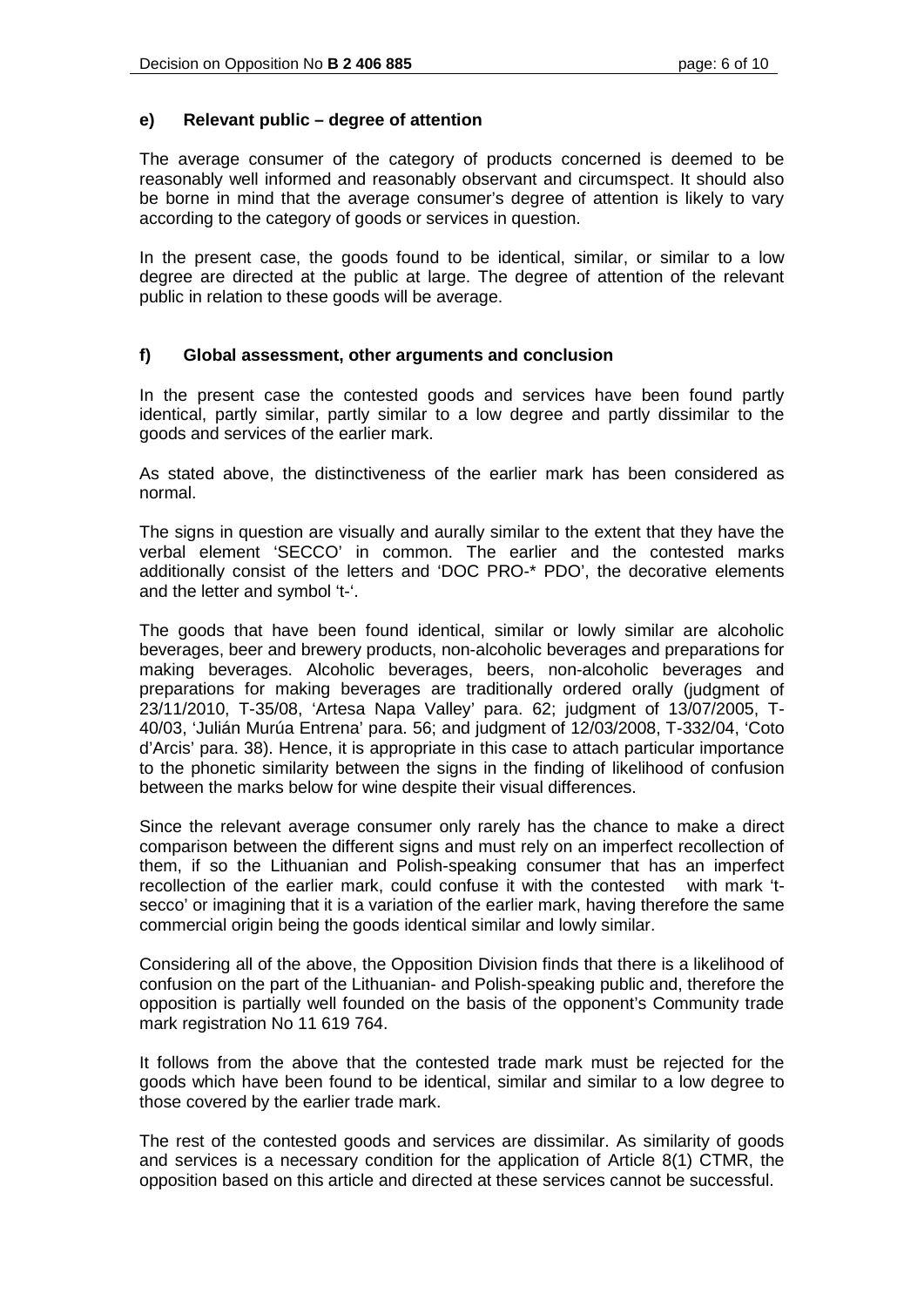The Opposition Division will now examine the remaining ground on which the opposition is based, namely Article 8(4) CTMR.

#### **NON-REGISTERED MARK OR ANOTHER SIGN USED IN THE COURSE OF TRADE – ARTICLE 8(4) CTMR**

The Opposition is also based on an earlier sign used in the course of trade, namely European Protected Designation of Origin 'PROSECCO' number PDO-IT-A0516.

According to Article 8(4) CTMR, upon opposition by the proprietor of a non-registered trade mark or of another sign used in the course of trade of more than mere local significance, the trade mark applied for shall not be registered where and to the extent that, pursuant to the Community legislation or the law of the Member State governing that sign:

- (a) rights to that sign were acquired prior to the date of application for registration of the Community trade mark, or the date of the priority claimed for the application for registration of the Community trade mark;
- (b) that sign confers on its proprietor the right to prohibit the use of a subsequent trade mark.

Therefore, the grounds of refusal of Article 8(4) CTMR are subject to the following requirements:

- the earlier sign must have been used in the course of trade of more than local significance prior to the filing of the contested trade mark;
- pursuant to the law governing it, prior to the filing of the contested trade mark, the opponent acquired rights to the sign on which the opposition is based, including the right to prohibit the use of a subsequent trade mark;
- the conditions under which the use of a subsequent trade mark may be prohibited are fulfilled in respect of the contested trade mark.

These conditions are cumulative. Therefore, where a sign does not satisfy one of those conditions, the opposition based on a non-registered trade mark or other signs used in the course of trade within the meaning of Article 8(4) CTMR cannot succeed.

### **a) Prior use in the course of trade of more than mere local significance**

The condition requiring use in the course of trade is a fundamental requirement, without which the sign in question cannot enjoy any protection against the registration of a Community trade mark, irrespective of the requirements to be met under national law in order to acquire exclusive rights. Furthermore, such use must indicate that the sign in question is of more than mere local significance.

It must be recalled that the object of the condition laid down in Article 8(4) CTMR relating to use in the course of trade of a sign of more than mere local significance is to limit conflicts between signs by preventing an earlier right which is not sufficiently definite – that is to say, important and significant in the course of trade – from preventing registration of a new Community trade mark. A right of opposition of that kind must be reserved to signs with a real and actual presence on their relevant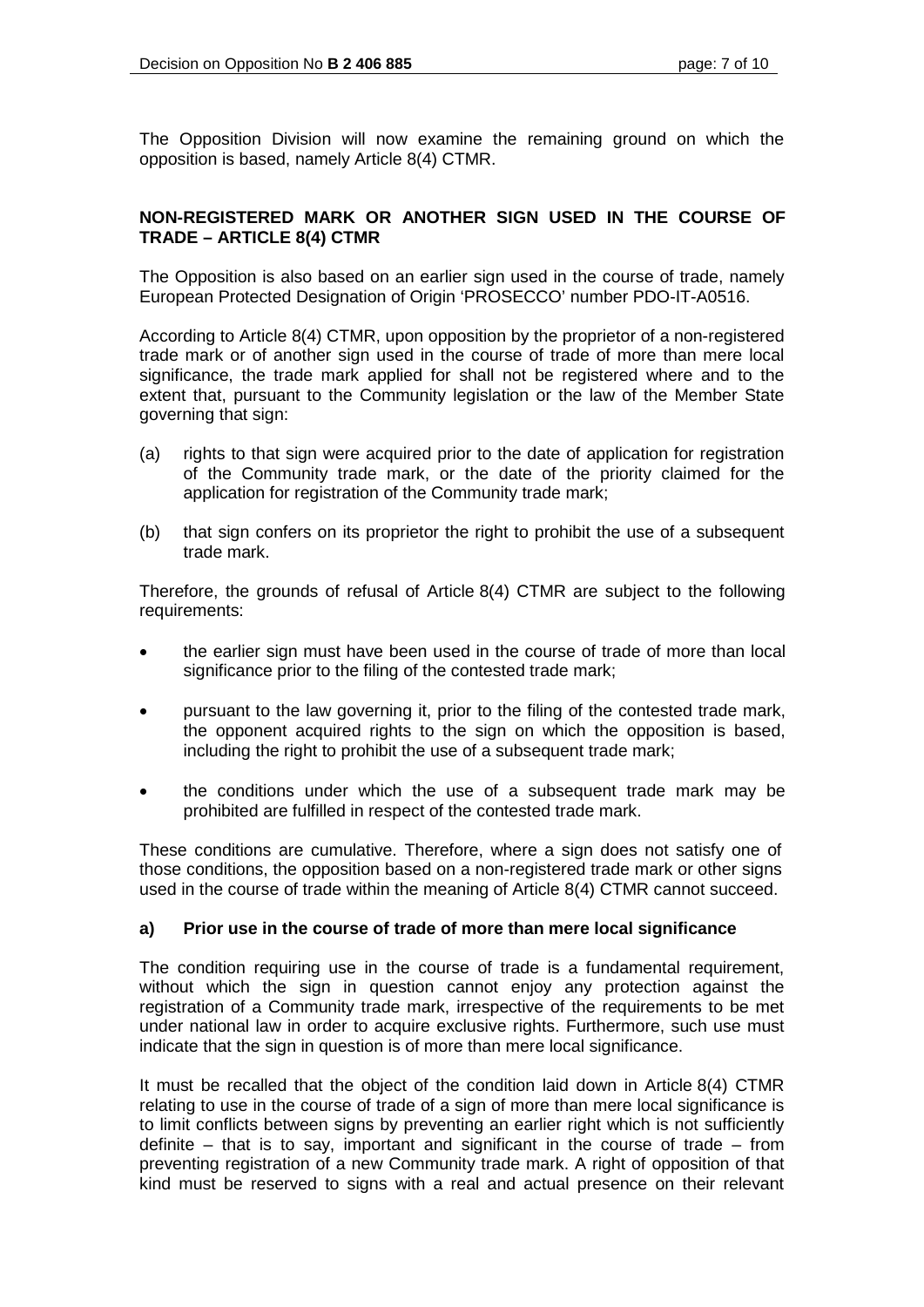market. To be capable of preventing registration of a new sign, the sign relied on in opposition must actually be used in a sufficiently significant manner in the course of trade and its geographical extent must not be merely local, which implies, where the territory in which that sign is protected may be regarded as other than local, that the sign must be used in a substantial part of that territory. In order to ascertain whether that is the case, account must be taken of the duration and intensity of the use of the sign as a distinctive element for its addressees, namely purchasers and consumers as well as suppliers and competitors. In that regard, the use made of the sign in advertising and commercial correspondence is of particular relevance. In addition, the condition relating to use in the course of trade must be assessed separately for each of the territories in which the right relied on in support of the opposition is protected. Finally, use of the sign in the course of trade must be shown to have occurred before the date of the application for registration of the Community trade mark (judgment of 29/03/2011, C-96/09 P, 'Bud', paragraphs 157, 159, 160, 163 and 166).

In the present case, the contested trade mark was filed on 31/03/2014. Therefore, the opponent was required to prove that the sign on which the opposition is based was used in the course of trade of more than local significance in the European Union prior to that date. The evidence must also show that the opponent's sign has been used in the course of trade for wines.

On 18/02/2015 the opponent filed inter alia, the following evidence:

- Annex C: copy of a brochure edited by the "Consortium for the Protection of the Registered Designation of Origin Prosecco", explaining where the wine producing Italian region is, the number of hectares of vineyards, number of winemakers, history and production method, total wine production, percentage of exports to other countries than Italy, etc.
- Annex D: website printout of [www.discoverproseccowine.it,](http://www.discoverproseccowine.it/) referring to the 1000 years history of the denomination.
- Annex E: explanation of the characteristics of the denomination Prosecco, edited by "Consorzio di Tutela della Denominazione di Origine Controllata Prosecco".
- Annex F: Global trade atlas list of sales or other type of numbers without reference in the world, Germany, United Kingdom, USA and Switzerland.

The documents filed, do not provide the Opposition Division with sufficient information concerning the commercial volume, the duration, and the frequency of use.

The evidence submitted has been elaborated and produced by the opponent himself. The opponent has not submitted any reliable evidence from independent sources such as press cuttings, market studies showing the public's level of recognition, invoices reflecting the amount of sales and the size of the sales, auditor's reports, chambers of commerce references, etc.

Therefore it must be concluded that the opponent's sign European Protected Designation of Origin 'PROSECCO' number PDO-IT-A0516 has not been used in the course of trade. As a result, the opposition is not well founded under Article 8(4) CTMR.

### **REPUTATION – ARTICLE 8(5) CTMR**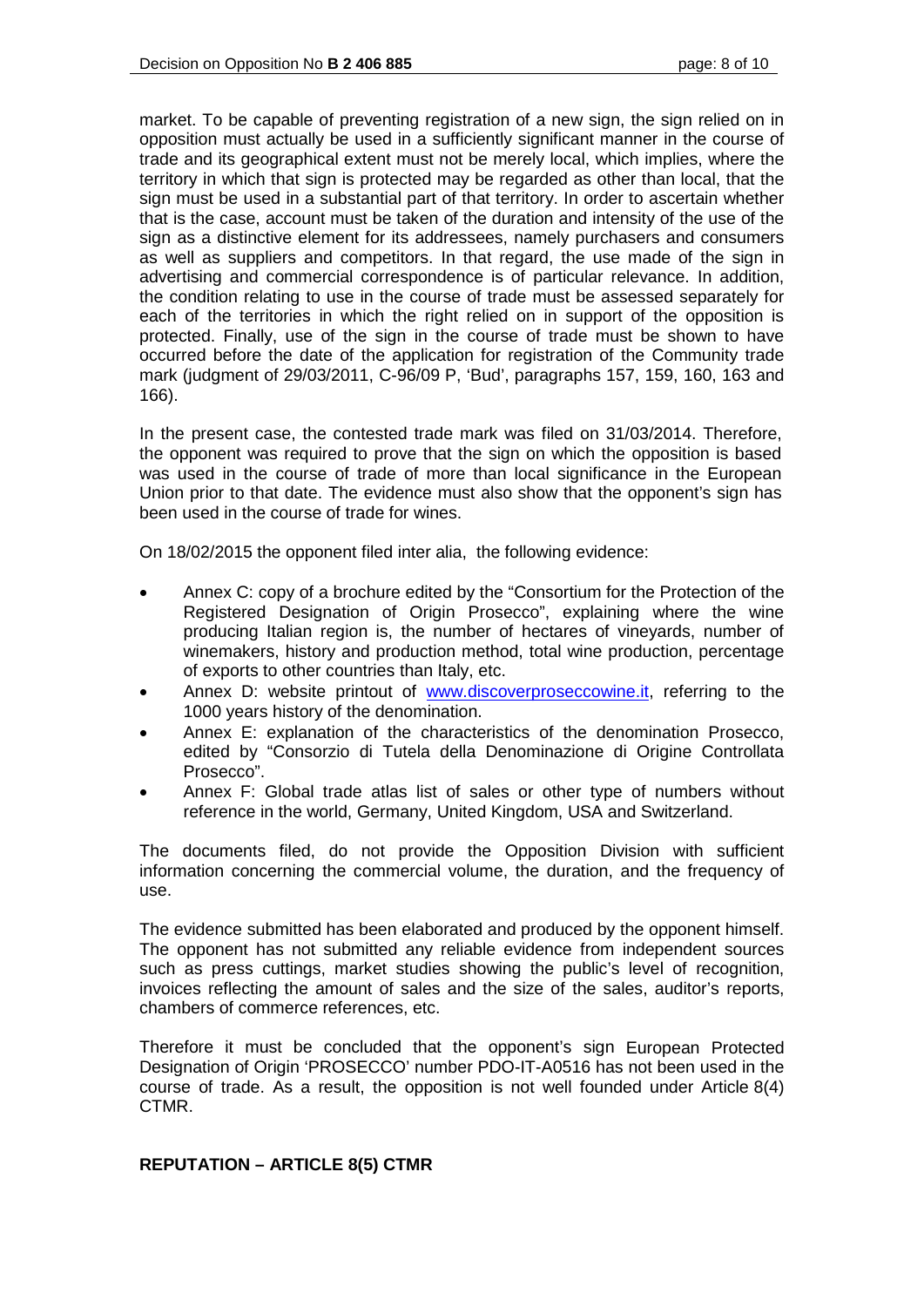According to Article 8(5) CTMR, upon opposition by the proprietor of an earlier trade mark within the meaning of Article 8(2) CTMR, the contested trade mark shall not be registered where it is identical with, or similar to, the earlier trade mark and is to be registered for goods or services which are not similar to those for which the earlier trade mark is registered, where, in the case of an earlier Community trade mark, the trade mark has a reputation in the Community and, in the case of an earlier national trade mark, the trade mark has a reputation in the Member State concerned and where the use without due cause of the contested trade mark would take unfair advantage of, or be detrimental to, the distinctive character or the repute of the earlier trade mark.

According to Article 76(1) CTMR, in proceedings before it the Office shall examine the facts of its own motion; however, in proceedings relating to relative grounds for refusal of registration, the Office shall be restricted in this examination to the facts, evidence and arguments provided by the parties and the relief sought.

It follows that the Office cannot take into account any alleged rights for which the opponent does not submit appropriate evidence.

According to Rule 19(1) CTMIR, the Office shall give the opposing party the opportunity to present the facts, evidence and arguments in support of its opposition or to complete any facts, evidence or arguments that have already been submitted together with the notice of opposition, within a time limit specified by the Office.

According to Rule 19(2)(c) CTMIR, when the opposition is based on a mark with reputation within the meaning of Article 8(5) CTMR, the opposing party shall provide evidence showing, inter alia, that the mark has a reputation, as well as evidence or arguments showing that use without due cause of the contested trade mark would take unfair advantage of, or be detrimental to, the distinctive character or the repute of the earlier trade mark.

Therefore, the grounds of refusal of Article 8(5) CTMR are only applicable when the following conditions are met.

- The signs must be either identical or similar.
- The opponent's trade mark must have a reputation. The reputation must also be prior to the filing of the contested trade mark; it must exist in the territory concerned and for the goods and/or services on which the opposition is based.
- Encroachment upon reputation: the use of the contested trade mark would take unfair advantage of, or be detrimental to, the distinctive character or the repute of the earlier trade mark.

The abovementioned requirements are cumulative and, therefore, the absence of any one of them will lead to the rejection of the opposition under Article 8(5) CTMR (judgment of 16/12/2010, joined cases T 345/08 and T 357/08, 'BOTOCYL', paragraph 41). However, the fulfilment of all the above mentioned conditions may not be sufficient. The opposition may still fail if the[applicant establishes due cause for the use of the contested trade mark.

As it has been examined under the requirements of Article 8(4) CTMR, the opponent was not able to submit sufficient evidence that might prove that the opponent's